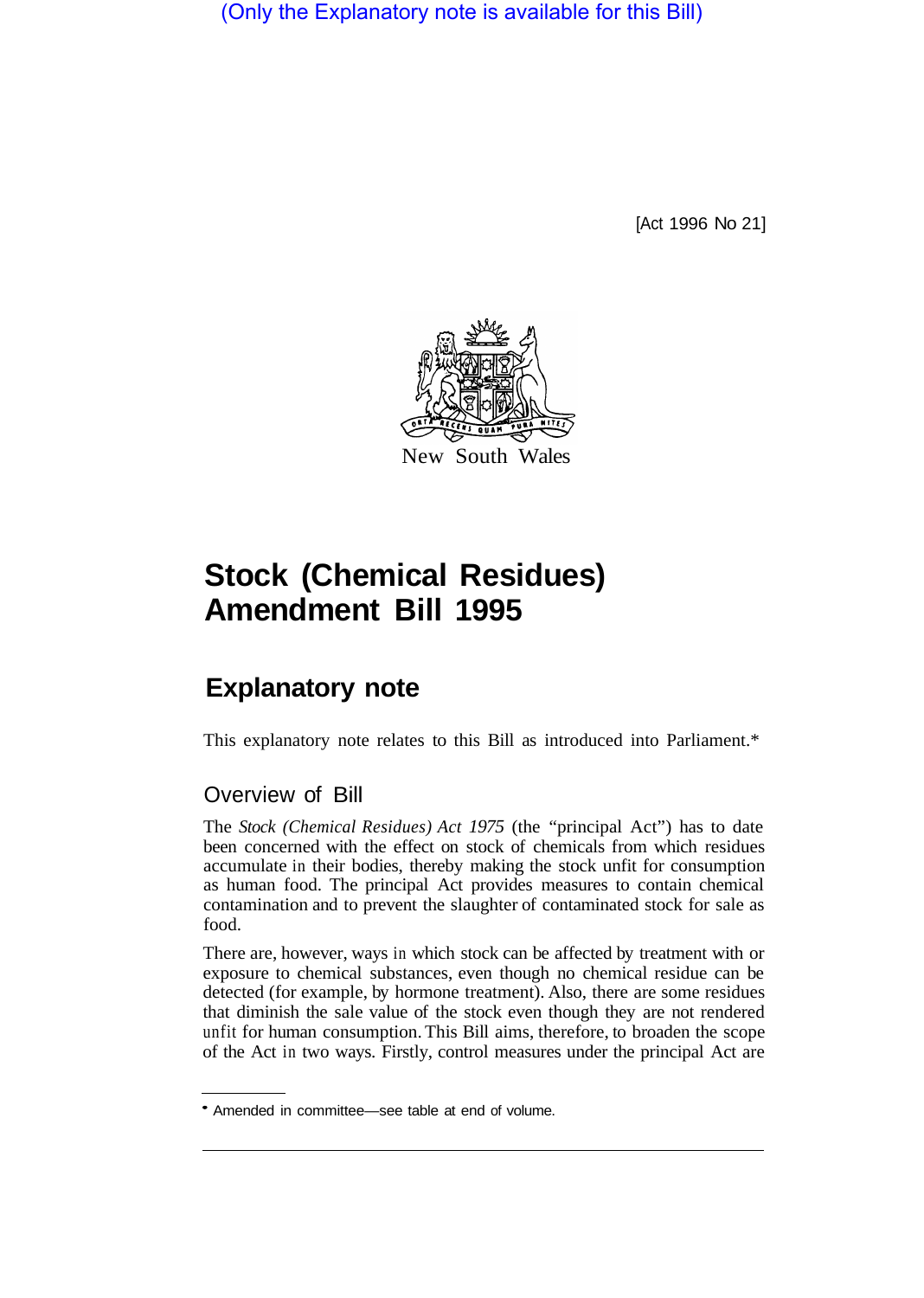Stock (Chemical Residues) Amendment Bill 1995 [Act 1996 No 21]

Explanatory note

to be made available in relation to stock that may be classified as chemically affected whether or not a residue exists or is detectable. At the same time, the basis on which the effect of chemicals on stock is taken to require action will be broadened to include cases where the stock are a danger to other animals or the environment and cases where their condition is prejudicial to trade.

The Bill provides for other measures in furtherance of its general objects and makes other amendments of a minor character. These are explained in detail later in this note.

# Outline of provisions

**Clause 1** sets out the name (also called the short title) of the proposed Act.

**Clause 2** provides for the commencement of the proposed Act on a day or days to be proclaimed.

**Clause 3** is a formal provision giving effect to the amendments to the *Stock (Chemical Residues) Act 1975* set out in Schedule 1.

# **Schedule 1 Amendments**

#### **Chemically affected stock**

**Schedule 1** [S] repeals and substitutes section 4 of the principal Act. Under the new section:

- chemical residues will be prescribed by order of the Minister and regard will be had, in formulating such prescriptions, to the wider class of harmful effects discussed above, namely, the effects on animal and human health, the effects on the environment and the effects on trade in the stock concerned.
- stock medicines and other chemical treatments used on stock that are believed to be harmful to trade will continue to be prescribed by order of the Minister as is done presently under section 12A of the principal Act (which the proposed section replaces), but the Minister will also be able to prescribe substances that are neither stock medicines nor treatments. In some cases the substance may simply be one to which the stock have been exposed.

Provision is also made in the new section for adoption of Commonwealth or other standards for residue concentration limits.

**Schedule 1 [1]** and **[2]** amend the long title of the principal Act as a consequence of the enactment of the new section 4.

**Schedule 1 [3], [4], [6], [7]** and **[15]** are also consequential.

Explanatory note page 2